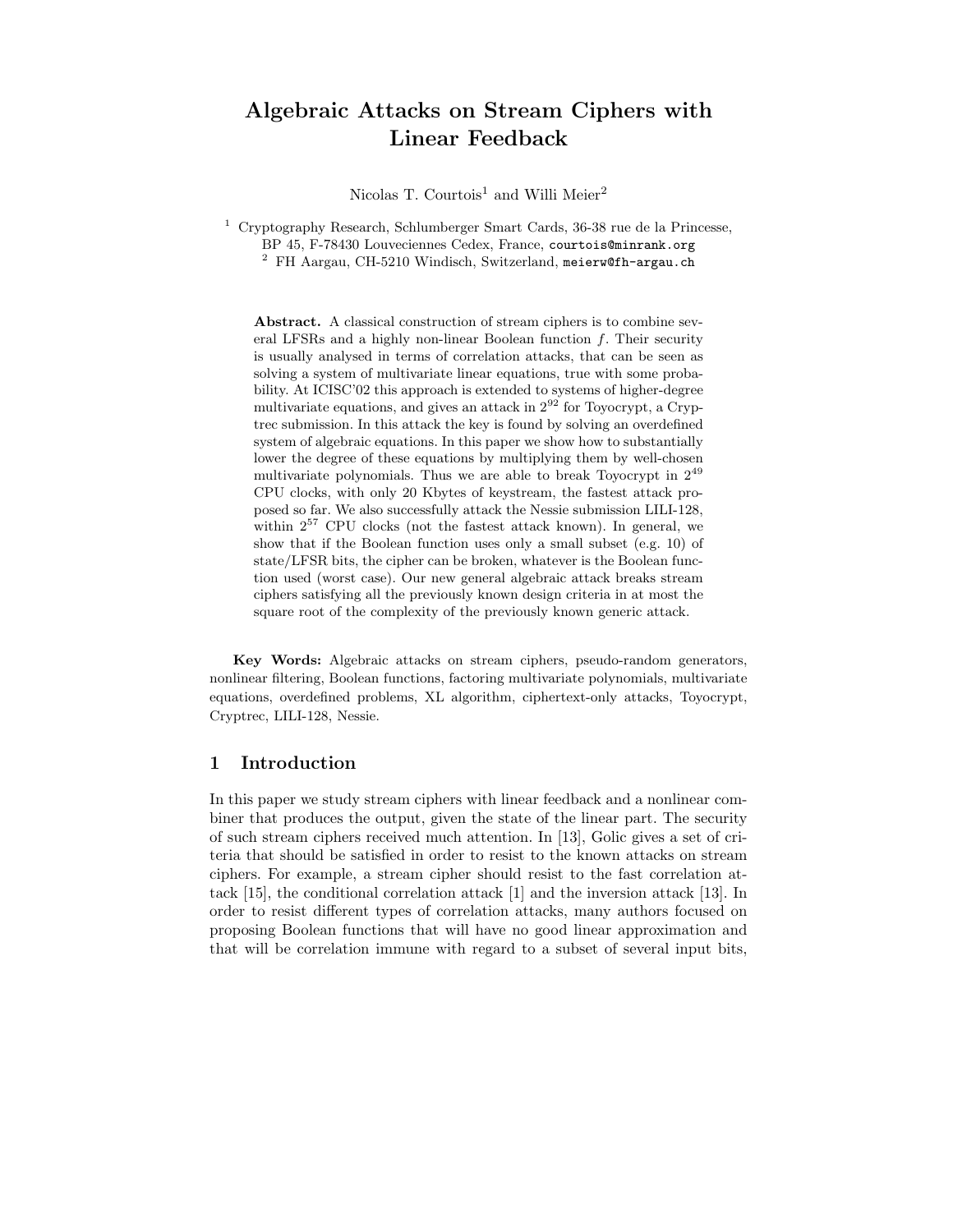see for example [5]. Recently the scope of application of the correlation attacks have been extended. In [10], the author exploits rather correlation properties with regard to a non-linear low degree multivariate function that uses all of the variables, or in other words, non-linear low degree approximations. This kind of correlations is not new, see for example in [14]. However their application to cryptographic attacks did not receive sufficient attention, probably because only recently people became aware of the existence of efficient algorithms for solving systems of nonlinear multivariate equations of low degree [21, 8–10].

Following [10], stream ciphers with linear feedback are potentially very vulnerable to such algebraic attacks. If for one state we are able, by some method, to deduce from the output, a multivariate equation of low degree in the state bits, then it is also of low degree in the initial state bits. Then the same can (probably) be done for many other states, and given many keystream bits, we inevitably obtain a very overdefined system of equations (i.e. many equations). Such systems can be solved efficiently by techniques such as XL [21, 8], adapted for this purpose in [10] or the simple linearization [21].

In [10], the equations of low degree are obtained by approximating the nonlinear component  $f$  of the cipher by a function of low degree. If the probability that the approximation holds is close to 1, then it can be used simultaneously for many equations, and we obtain efficient attacks with XL method. For example in [10], an attack in  $2^{92}$  against Toyocrypt<sup>3</sup> is proposed, that requires only some 2 <sup>19</sup> bits of the keystream. With more keystream, and if at least some 32 bits are consecutive, a better attack is possible, due to Mihaljevic and Imai [18].

In this paper we show that algebraic attacks on stream ciphers will apply even if there is no good low degree approximation. We propose a new method of generating low degree equations, basically by multiplying the initial equations by well-chosen multivariate polynomials. This method allows to cryptanalyse a large class of stream ciphers, satisfying all the previously known design criteria. For example, all very traditional designs using only a small subset of the state bits, are shown to be insecure, whatever is the Boolean function used.

The paper is organized as follows: in Section 2 we give a general view of algebraic attacks on stream ciphers. The main component of our new attack on stream ciphers is described in Section 2.3. In Section 3 we overview Toyocrypt and previously known attacks, then in Section 3.1 we apply our new attack for Toyocrypt. In Sections 4 and 5 we will study LILI-128 and apply our attack. Then in Section 6 we develop our general attack on stream ciphers using a small subset of state bits. Finally we present our conclusions about the design of stream ciphers.

<sup>3</sup> Toyocrypt has been accepted to the second evaluation phase of the Japanese Cryptrec call for primitives, and (apparently) rejected later.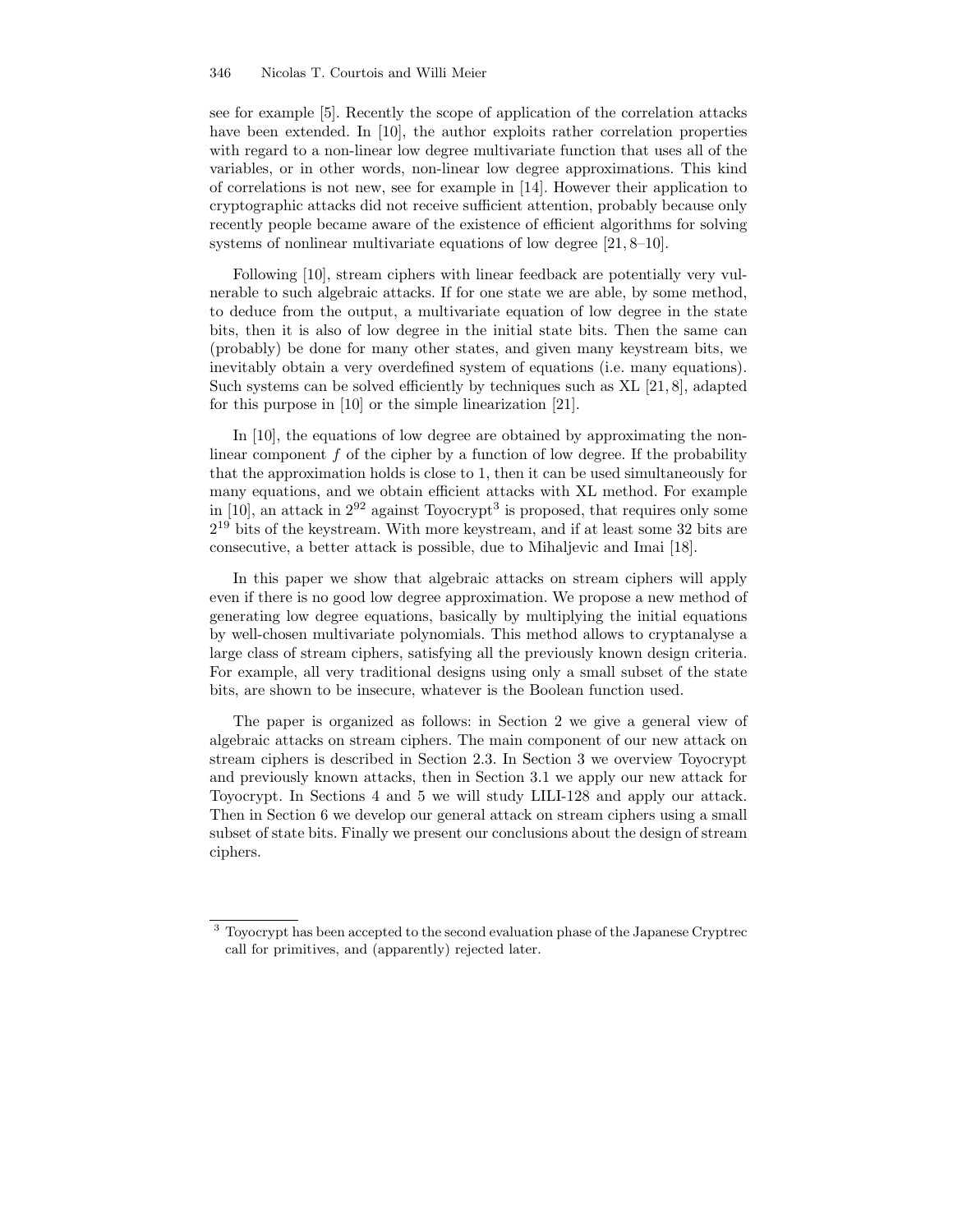## 2 Algebraic Attacks Against Stream Ciphers

In this part we overview and substantially extend the general strategy given in [10], that reduces an attack on a stream cipher, to solving a system of multivariate equations.

#### 2.1 The Stream Ciphers that May be Attacked

We consider only synchronous stream ciphers, in which each state is generated from the previous state independently of the plaintext, see for example [17] for precise definitions. In principle also, we consider only regularly clocked stream ciphers, and also (it makes no difference) stream ciphers that are clocked in a known way. However this condition can sometimes be relaxed, cf. attacks on LILI-128 described in Sections 4-5.

For simplicity we restrict to binary stream ciphers in which the state and keystream are composed of a sequence of bits and that generate one bit at a time. We also restrict to the case when the "connection function" that computes the next state is linear over  $GF(2)$ . We call L this "connection function", and assume that L is public, and only the state is secret. We also assume that the function f that computes the output bit from the state is public and does not depend on the secret key of the cipher. This function  $f$  is called "a nonlinear filter". The ciphers described here include the very popular filter generator, in which the state of a single  $LFSR<sup>4</sup>$  is transformed by a Boolean function, and also not less popular nonlinear function generators, in which outputs of several LFSRs are combined by a Boolean function [17].

The problem of cryptanalysis of such a stream cipher can be described as follows. Let  $(k_0, \ldots, k_{n-1})$  be the initial state, then the output of the cipher (i.e. the keystream) is given by:

$$
\begin{cases}\nb_0 = f & (k_0, \dots, k_{n-1}) \\
b_1 = f (L (k_0, \dots, k_{n-1})) \\
b_2 = f (L^2 (k_0, \dots, k_{n-1})) \\
\vdots\n\end{cases}
$$

Our problem is to recover the key  $k = (k_0, \ldots, k_{n-1})$  from some subset of keystream bits  $b_i$ . We are going to perform a partially known plaintext attack, i.e. we know some bits of the plaintext, and the corresponding ciphertext bits. The bits don't need to be consecutive. For example if the plaintext is written with latin alphabet, and does not use too many special characters, it is very likely that all the characters have their most significant bit equal to 0. This will be enough for us, if the text is sufficiently long. This would be (almost) a ciphertext-only attack.

In our attacks we just assume that we have some m bits of the keystream  $b_i$ at some known positions.

<sup>4</sup> A Linear Feedback Shift Register, see e.g. [17]. It is also possible to use a MLFSR, equivalent in theory [18] but having faster diffusion, as used in Toyocrypt cipher that we study later.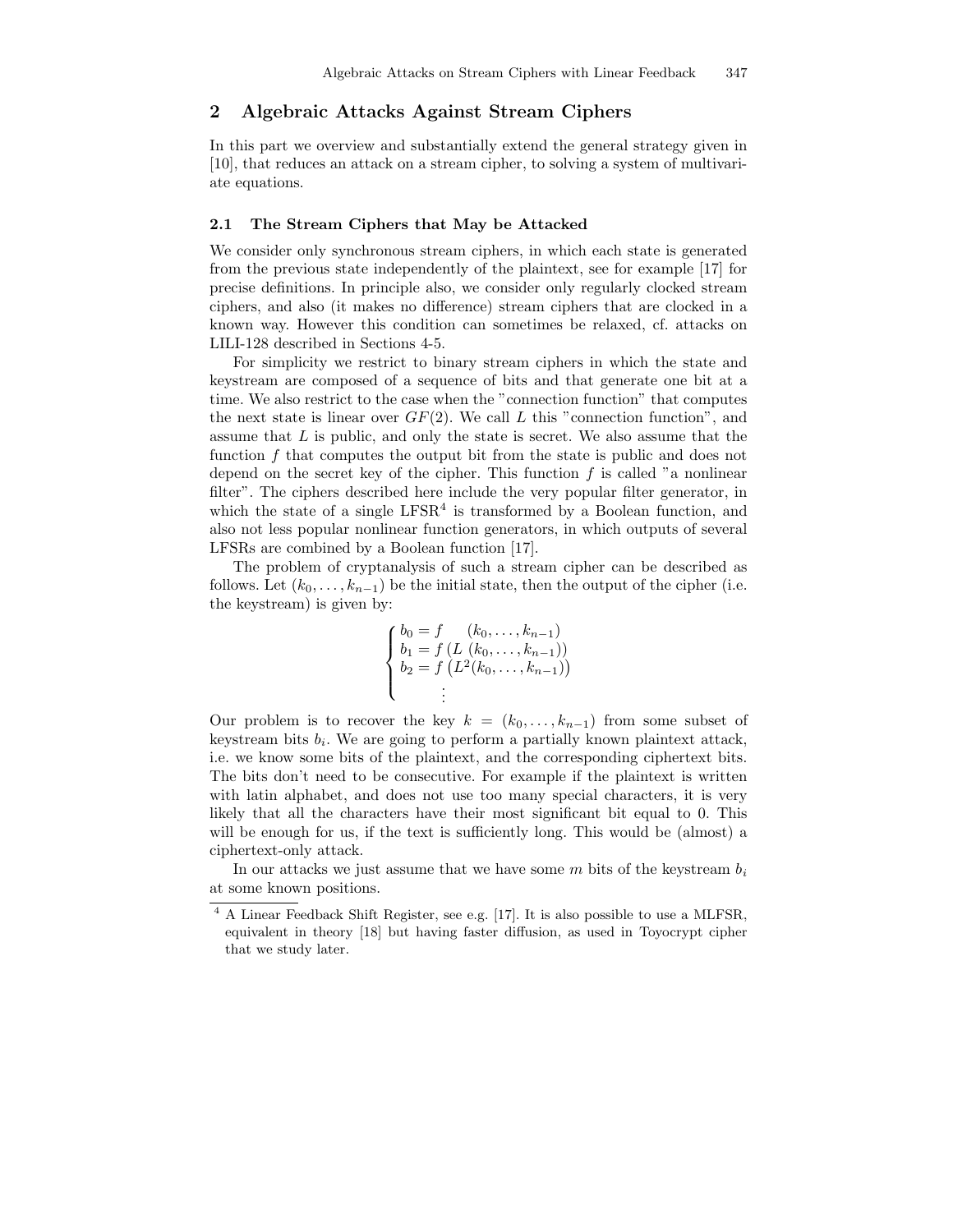### 2.2 The Summary of the Attack

For easier reading we give here a brief summary of the attack developed later. At the time t, the current keystream bit gives an equation  $f(s) = b_t$  with s being the current state. The main new idea consists of multiplying  $f(s)$ , that is usually of high degree, by a well chosen multivariate polynomial  $g(s)$ , such that fg is of substantially lower degree, denoted by d. Then, for example if  $b_t = 0$ , we get an equation of low degree  $f(s)g(s) = 0$ . This in turn, gives a multivariate equation of low degree  $d$  on the initial state bits  $k_i$ . If we get one such equation for each of sufficiently many keystream bits, we obtain a very overdefined system of multivariate equations that can be solved efficiently.

## 2.3 Design Criteria on f and Known Attacks

Let  $f$  be the Boolean function that is used to combine the outputs of the linear part of the cipher. For example the inputs to the function are some bits of the state of some LFSRs. The usual requirements on such functions can be summarised as follows. First,  $f$  should be balanced and have high algebraic degree. To prevent correlation attacks,  $f$  should be highly non-linear<sup>5</sup>, and correlation immune at high order, see [5].

An additional criterion on f is given in [10]: f should also not have a very good correlation with respect to low-degree non-linear multivariate functions, otherwise efficient attacks are possible, for example for Toyocrypt [10]. They are possible when:

- **S1** either the Boolean function  $f$  has a low algebraic degree  $D$  (classical criterion),
- S2 or f can be approximated by such a function with a probability close to 1 (new criterion [10]). This probability is usually denoted  $1 - \varepsilon$  for some small ε.

The practical attacks on Toyocrypt presented in [10] use the second case S2. In this paper we use equations true with probability 1 (as in the first case) except that we relax the degree condition: it is no longer necessary that  $f$  has a low algebraic degree d:

#### 2.4 New Assumptions on  $f$  and New Attack Scenarios

- **S3** The multivariate polynomial f has some multiple  $fg$  of low degree d, with g being some non-zero multivariate polynomial.
- **S4** It is also possible to imagine attacks in which f has some multiple  $fg$ , such that  $fg$  can be approximated by a function of low degree with some probability  $(1 - \varepsilon)$ .

<sup>5</sup> But maybe not a perfectly non-linear (bent) function, see Section 4 in [10].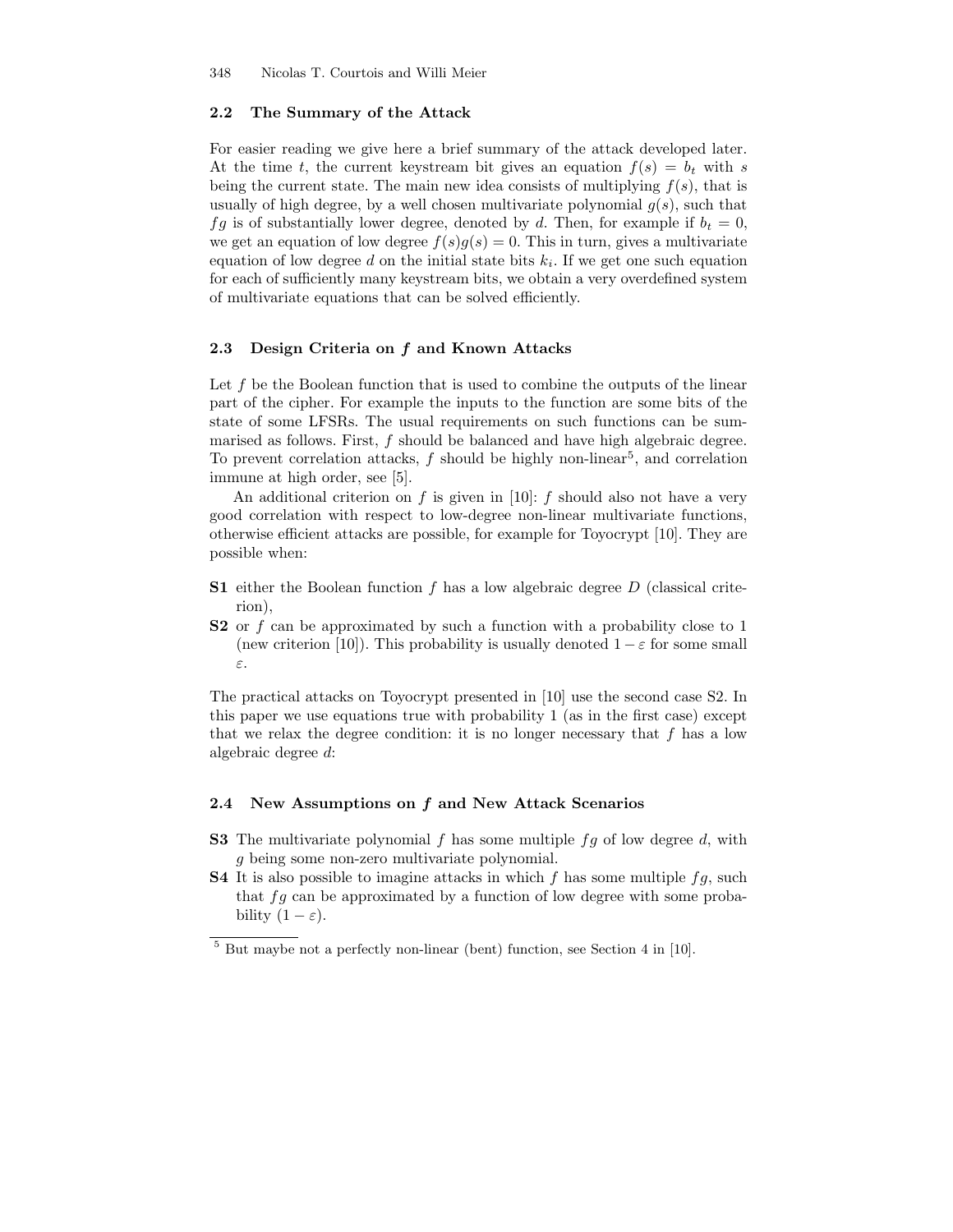#### How to Use Low Degree Multiples

In scenarios S1 and S2, for each known keystream bit at position  $t: b_t$ , we obtain a concrete value of  $b_t = f(s)$ , and thus we get the equation  $b_t = f(L^t(k_0, \ldots, k_{n-1}))$ . For this, f has to be of low degree. In scenarios S3 and S4, for each known keystream bit  $b_t = f(s)$  at position t, we get:

$$
f(s) \cdot g(s) = b_t \cdot g(s),
$$

and, since the state is at time t is  $s = L^t(k_0, \ldots, k_{n-1})$ , it boils down to:

$$
f(L^t(k_0,\ldots,k_{n-1})) \cdot g(L^t(k_0,\ldots,k_{n-1})) = b_t \cdot g(L^t(k_0,\ldots,k_{n-1})).
$$

We get one multivariate equation for each keystream bit. This equation may be of very low degree, without  $f$  being of low degree, and without  $f$  having an approximation of low degree. In the basic version of this attack S3, we also require that  $g$  is of low degree. There are other possibilities that are studied in the extended version of this paper in which three basic versions of the attack S3a, S3b and S3c are studied.

The important question is now, given a cipher, whether such polynomials  $q$ exist, and how to find them. For this, see Section 5 and 6.

Remark 1: It can be seen that the scenarios S1 (respectively S2) are a special case of the scenarios S3 (respectively S4). Indeed, if we put  $q = 1$ , the equation used in scenarios S3/S4 becomes the usual equation  $f(s) = b_t$  of the previous scenarios S1/S2.

#### 2.5 Solving Overdefined Systems of Multivariate Equations

In our attack, given  $m$  keystream bits, let  $R$  be the number of multivariate equations of degree d, and with n variables  $k_i$ , that we obtain. With one equation we have  $R = m$ , but we may also combine several different g for the same f, and get, for example  $R = 14 \cdot m$ . We solve them as follows.

**Linearization Method:** There are about  $T \approx \binom{n}{d}$  monomials of degree  $\leq d$ in the *n* variables  $k_i$  (assuming  $d \leq n/2$ ). We consider each of these monomials as a new variable  $V_j$ . Given  $R \geq \binom{n}{d}$  equations, we get a system of  $R \geq T$ linear equations with  $T = \binom{n}{d}$  variables  $V_i$  that can be easily solved by Gaussian elimination on a linear system of size T.

**XL Method:** When as many as the required  $m = \mathcal{O}(\binom{n}{d})$  keystream bits, are not available, it is still possible to use XL algorithm or Gröbner bases algorithms to solve the system, with less keystream bits, but with more computations, see [10] or the extended version of this paper.

About the Complexity of Gaussian Reduction Let  $\omega$  be the exponent of the Gaussian reduction. In theory it is at most  $\omega \leq 2.376$ , see [6]. However the (neglected) constant factor in this algorithm is expected to be very big. The fastest practical algorithm we are aware of, is Strassen's algorithm [25] that requires about  $7 \cdot T^{\log_2 7}$  operations. Since our basic operations are over  $GF(2)$ , we expect that a careful bitslice implementation of this algorithm on a modern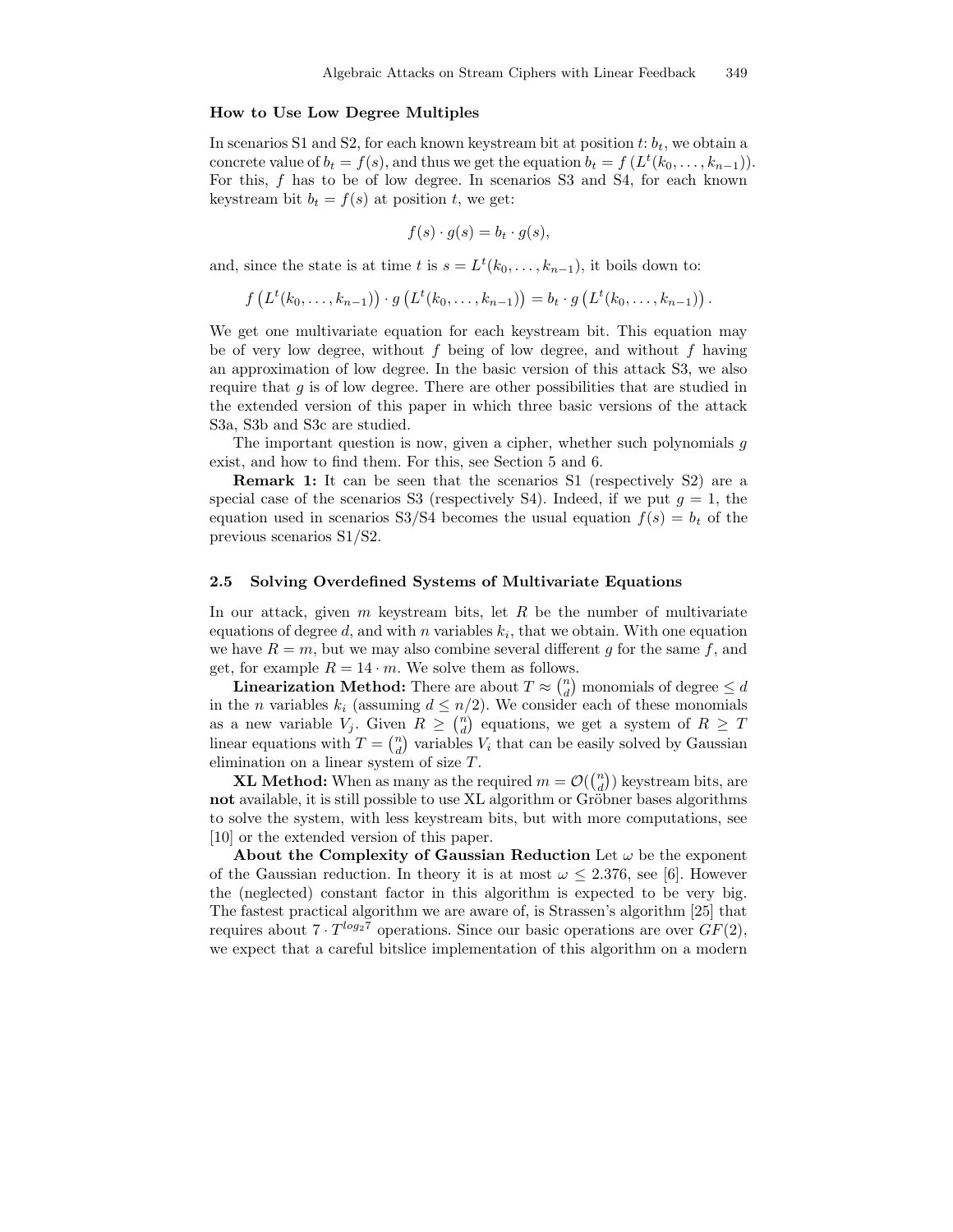CPU can handle 64 such operations in one single CPU clock. To summarize, we evaluate the complexity of the Gaussian reduction to be  $7 \cdot T^{\log_2 7}/64$  CPU clocks.

# 3 Cryptanalysis of Toyocrypt

We look at the stream cipher called Toyocrypt, a submission to the Japanese government Cryptrec call for cryptographic primitives. It was, at the time of the design, believed to resist to all known attacks on stream ciphers. In Toyocrypt, we have one 128-bit LFSR, and thus  $n = 128$ . The Boolean function is of the form:

$$
f(s_0,..,s_{127}) = s_{127} + \sum_{i=0}^{62} s_i s_{\alpha_i} + s_{10} s_{23} s_{32} s_{42} + + s_1 s_2 s_9 s_{12} s_{18} s_{20} s_{23} s_{25} s_{26} s_{28} s_{33} s_{38} s_{41} s_{42} s_{51} s_{53} s_{59} + \prod_{i=0}^{62} s_i.
$$

with  $\{\alpha_0, \ldots, \alpha_{62}\}\$ being some permutation of the set  $\{63, \ldots, 125\}\$ . This system is quite vulnerable to an attack using low-order approximations: there is only one monomial of degree 17, and one of degree 63. The higher-order monomials are almost always zero. From this in [10] an attack following the scenario S2 is described. In this attack, f is approximated by a multivariate function of degree 4 with probability  $1-2^{-17}$ . The attack runs in  $2^{92}$  CPU clocks. For more details see [10].

## 3.1 New Algebraic Attack on Toyocrypt

In our attack we need to find g such that  $fg$  is of low degree (or is such with high probability), following the assumption S3 (or S4) from Section 2.3. How do we find a function g such that  $fg$  is of low degree? One method we present in this paper, is by factoring multivariate polynomials. We consider the terms of high degree in  $f(s)$  (regardless the lower degree terms) and look if they are divisible by a common low degree factor  $g'(s)$ . Then (for polynomials over  $GF(2)$ ) we observe that  $f(s) \cdot g(s)$  with  $g(s) = g'(s) - 1$  is of low degree. Later in Sections 5 and 6, we will describe a different method to find polynomials g satisfying our requirements.

In the case of Toyocrypt, we observe that the combination of the parts of degree 4, 17 and 63, is divisible by a common factor  $s_{23}s_{42}$ . For each keystream bit  $b_t$ , we start from the equation  $f(s) = b_t$ , and multiply both sides of it by  $g(s) = (s_{23}-1)$ . Then we get  $f(s)s_{23}-f(s) = b_t(s_{23}-1)$ . The monomials divisible by  $s_{23}$  in f will cancel out, and what remains is an equation of degree 3 true with probability 1. We repeat the same trick for  $s_{42}$ , i.e. we put  $g(s) = (s_{42}-1)$ . From this, we have a simple linearization attack following the scenario S3. For each keystream bit, we obtain 2 equations of degree 3 in the  $s_i$ , and thus 2 equations of degree 3 in the  $k_i$ . The linearization will work as soon as  $R > T$ , and we have  $T \approx \binom{128}{3} = 2^{18.4}$  monomials. We have  $R = 2m$ , and having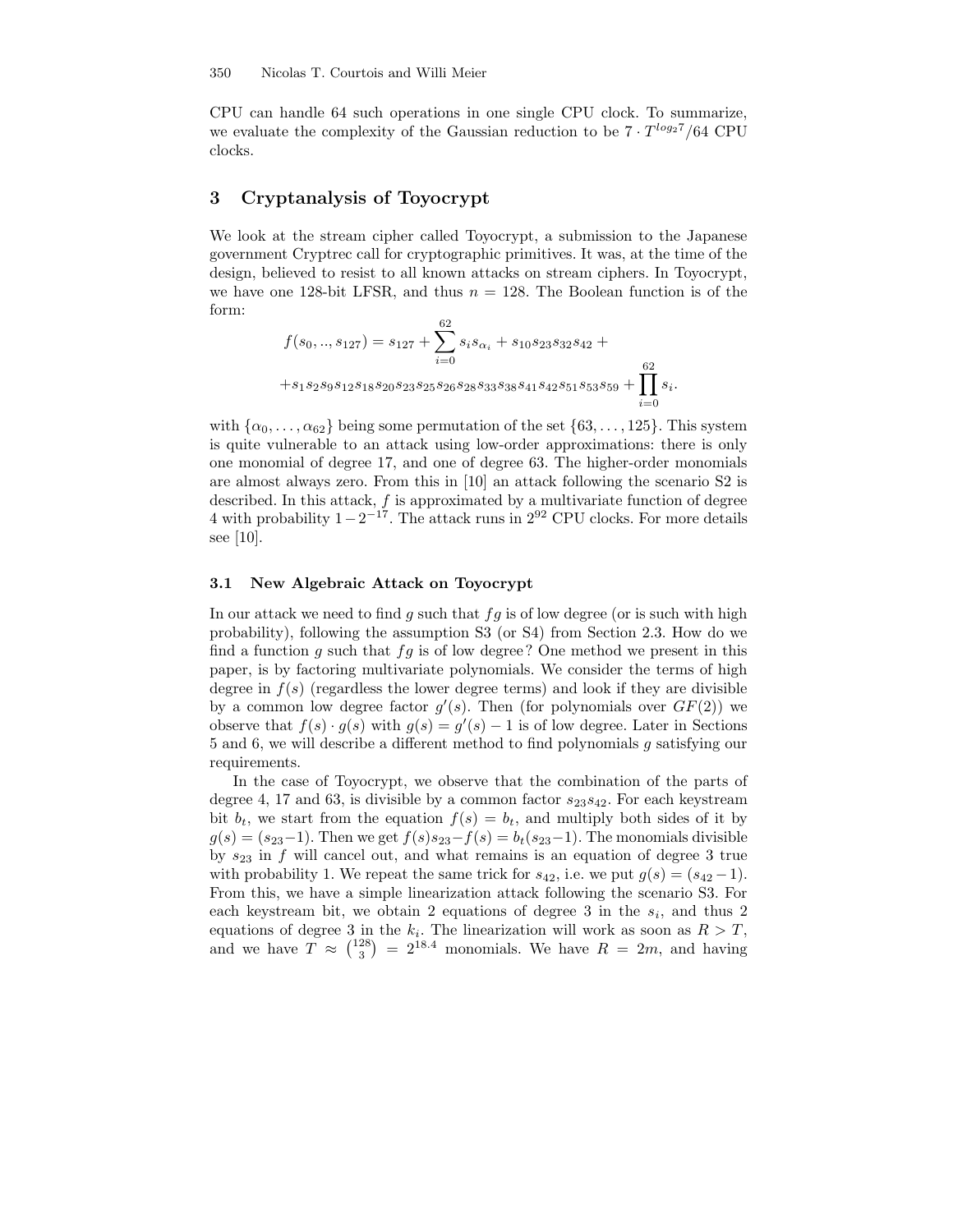$m = T/2 = 2^{17.4}$  keystream bits will be sufficient. Our new attack on Toyocrypt is in  $7/64 \cdot T^{\log_2 7} = 2^{49}$  CPU clocks, requires 16 Gigabytes of memory and only about 20 kilobytes of (non-consecutive) keystream.

We programmed this attack to see if it works. Our simulations show that the number of linearly dependent equations is negligible and therefore the attack will be able to recover the key. Details are given in the extended version of this paper.

# 4 Background on LILI-128 and Simple Attacks

In principle our algebraic attacks are designed only for regularly clocked stream ciphers (or ciphers clocked in a known way). However in some cases, this difficulty can be removed. This is the case for LILI-128, a submission to Nessie European call for cryptographic primitives.

#### 4.1 Eliminating the First Component

LILI-128 is a stream cipher composed of two LFSR-based filter generators, the first being used to clock the second. There are two basic strategies to by-pass this.

A. Since the key length of the first component is only 39 bits, we may guess these 39 bits and attack the second component alone. In LILI-128, the first component advances the clock of the second component by 1, 2, 3 or 4. Given the state of the first component, we have access to some number of non-consecutive keystream bits of the second component, at known positions. This is sufficient for our attacks, and the complexity of the attack is multiplied by  $2^{39}$ .

B. Given more keystream bits, it is possible to avoid repeating the whole attack 2 <sup>39</sup> times. For this, we use the Lemma 1 from [23]: after clocking the first LFSR of LILI-128  $2^{39} - 1$  times, the second LFSR advances exactly  $\Delta_d = 5 \cdot 2^{38} - 1$ times. Thus, we may, instead of guessing the state of the clock control subsystem, clock it  $2^{39} - 1$  at a time, and apply any of the XL attacks exactly as if the first generator did not exist.

In both cases, the bits the attacker has access to, are in some known places of the keystream of the second component (but not in chosen places). It is perfectly sufficient to apply directly, to the second component, all the algebraic attacks S1-S4 described in Section 2.3: the second component is attacked exactly as if it was a stand-alone filter generator.

Intermediate Solutions A-B. The period of the first component of LILI-128 is not a prime, and we have  $2^{39} - 1 = 7 \cdot 79 \cdot 121369 \cdot 8191$ . This suggests that one should be able to design a decimation attack, in which by clocking the generator  $t$  clocks at a time, for a suitable  $t$ , one could simulate a smaller LFSR, see [12] for more details. It could give a version of our later attacks, intermediate between A and B, in which both the keystream requirements and the attack complexity would be multiplied by some quantities, being both smaller than  $2^{39}$ .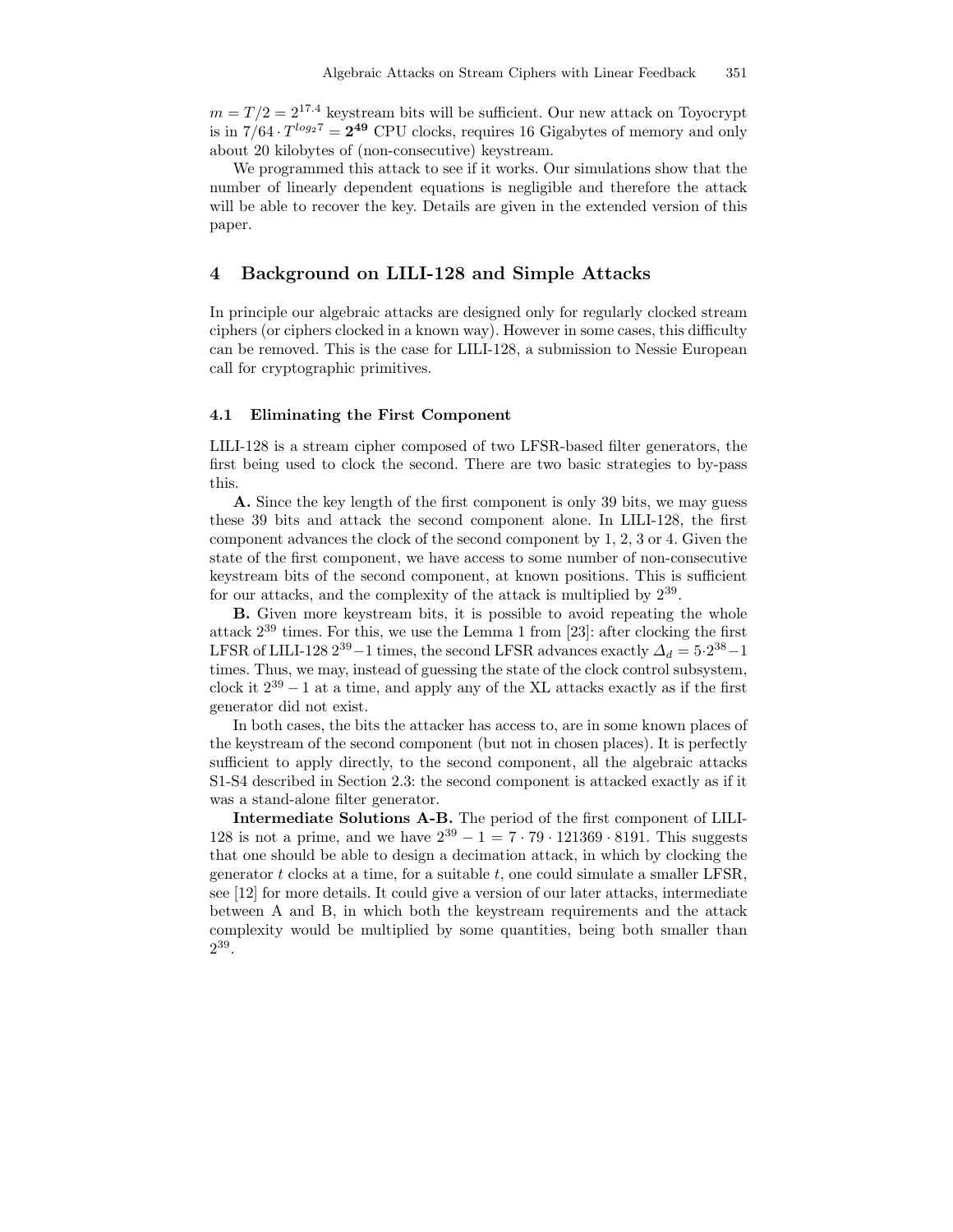### The Boolean Function Used in LILI-128

We call f the output function of LILI-128 (called  $f_d$  in [22]). It is a highly nonlinear Boolean function of degree 6, built following [20] and specified in [22] or the extended version of this paper. It uses a subset of 10 variables:

 $(x_1, x_2, x_3, x_4, x_5, x_6, x_7, x_8, x_9, x_{10}) \stackrel{def}{=} (s_0, s_1, s_3, s_7, s_{12}, s_{20}, s_{30}, s_{44}, s_{65}, s_{80}).$ 

#### 4.2 First Attacks on LILI-128 (Scenarios S1 and S2)

First, it is possible to apply to LILI-128 our scenario S1. We have  $d = 6, \, \varepsilon = 0$ and  $R = m$ . Then  $T \approx {89 \choose 6} \approx 2^{29.2}$  monomials, and in order to have  $R > T$  we will need  $m \approx 2^{29.2}$ . It gives an attack in<sup>6</sup> about:

$$
2^{39} \cdot 7/64 \cdot T^{\log_2 7} \approx 2^{118} < 2^{128}.
$$

Given the Boolean function used, it is not useful to extend the attack to the scenario S2: there is no good approximation of degree  $d < 6$ , as it gives  $\varepsilon > 2^{-6}$ which is by far too big. However we may improve the attack following the method B from Section 4.1: instead of guessing the state of the clock control subsystem we clock it  $2^{39} - 1$  at a time, and apply the above simple linearization S1-type attack with  $\varepsilon = 0$ , exactly as if the first generator did not exist. Now the complexity is only  $\frac{7}{64}T^{\log_2 7} \approx 2^{79}$  but this version requires much more keystream bits:  $2^{68}$ instead of 2 29 .

## 5 Better Attacks on LILI-128

First we try to apply to LILI-128 the idea of factoring multivariate polynomials from Section 3.1. For this, we consider the part of degree 5 and 6 of  $f$ . It can be factored as follows:

```
x_7x_9 (x_3x_8x_{10}+x_4x_6x_8+x_4x_6x_{10}+x_4x_8x_{10}+x_5x_6x_8+x_5x_6x_{10}+x_4x_6x_8x_{10}+x_5x_6x_8x_{10})
```
It means that when we multiply f by either  $(x_7 + 1)$  or  $(x_9 + 1)$ , the degree collapses from  $6+1=7$  to  $4+1=5$ . We consider then the factoring of the part of degree 5 and 4 of respectively  $f(x) \cdot (x_7 + 1)$  and  $f(x) \cdot (x_9 + 1)$ . Only the second function can still be factored and it gives:

 $x_{10} (x_3x_7x_8x_9+x_5x_7x_8x_9+x_3x_7x_8+x_3x_8x_9+x_4x_7x_9+x_4x_8x_9+x_5x_7x_8+x_5x_7x_9+x_6x_7x_9)$ 

From this we deduce the remarkable fact that  $f(x)(x_9 + 1)(x_{10} + 1)$  is of degree 4, instead of 8.

 $6$  This simple attack has already been described by Steve Babbage in [3].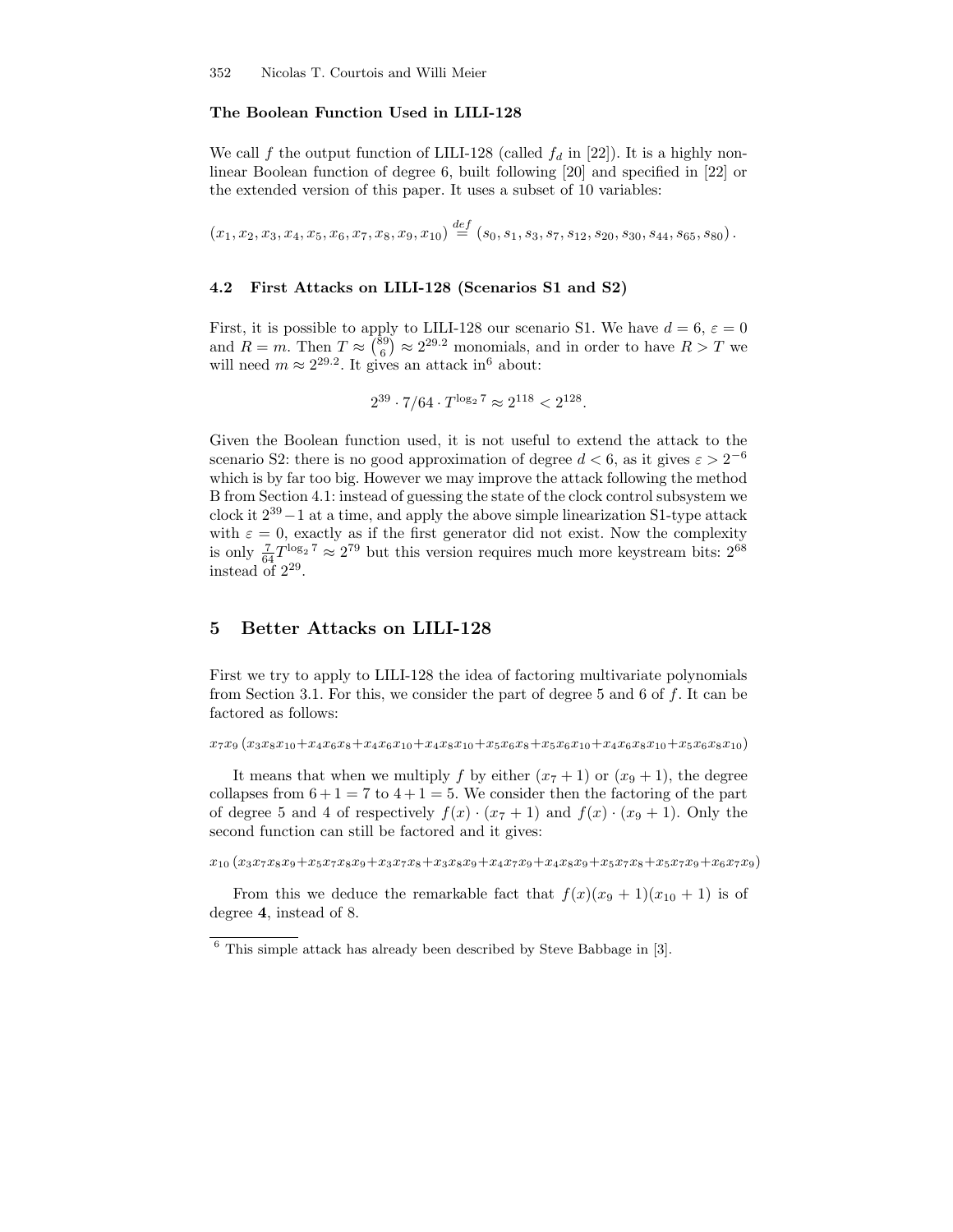| The function   | LILI-128 <i>fa</i> |  |  |  |  |  |  | Random Boolean |  |  |  |  |  |
|----------------|--------------------|--|--|--|--|--|--|----------------|--|--|--|--|--|
| Degree of q    |                    |  |  |  |  |  |  |                |  |  |  |  |  |
| Degree of $fg$ |                    |  |  |  |  |  |  |                |  |  |  |  |  |
| Nb. of         |                    |  |  |  |  |  |  |                |  |  |  |  |  |

Table 1. Simulations on the number of linearly independent  $g$  such that  $fg$  is of low degree

#### 5.1 Finding More Low Degree Multiples of f for LILI-128

We are looking for the number of linearly independent polynomials  $g$ , such that  $fg$  is of low degree. In order to find them, we are looking for linear dependencies in the following set of polynomials (stopped at maximum degree for g and some maximum degree for  $fg$ .

$$
\{f(x), f(x) \cdot x_1, f(x) \cdot x_2, \ldots, f(x) \cdot x_1 x_2, \ldots; 1, x_1, x_2, \ldots, x_1 x_2, \ldots\}
$$

We note that the maximum degrees cannot be higher than 10, as there are only 10 variables. Here are our results with  $fg \neq 0$ , compared to a random Boolean function of the same size:

We have computed and tested all these solutions. For example, one can verify that:

$$
f(x) \cdot x_8 x_{10} = x_8 x_{10} (x_2 x_9 + x_3 x_7 + x_4 x_7 + x_5 x_9 + x_1 + x_4 + x_5 + x_6).
$$

We see that the function  $f$  of LILI-128, behaves much worse than a random Boolean function. This shows that the design of LILI-128 is far from being optimal against algebraic attacks.

Note: In the extended version of this paper we also study equations such that  $f = 0$  and show that they also exist with  $d = 4$  for LILI-128. Moreover when  $d = 5$ , simulations show that they also exist for any randomly chosen Boolean function of the same size.

#### Consequences for LILI-128

Following the results of Section 5.1, given m keystream bits, we obtain  $14 \cdot m$ multivariate equations of degree 4 in the key bits  $k_i$  of LILI-128. We will have to solve an overdefined system of multivariate equations of degree 4, true with probability 1. This is done by linearization. Following Section 4.1 there are two versions of the attack.

A In the first version (A) the state of the first generator is guessed and the complexity is multiplied by 2 39 . For each keystream bit we obtain 14 equations of degree 4 in the  $k_i$ . For linearization we have  $T = \binom{89}{4} = 2^{21}$  monomials, and we will need  $m = T/14 = 2^{18}$  keystream bits in order to have  $R > T$ .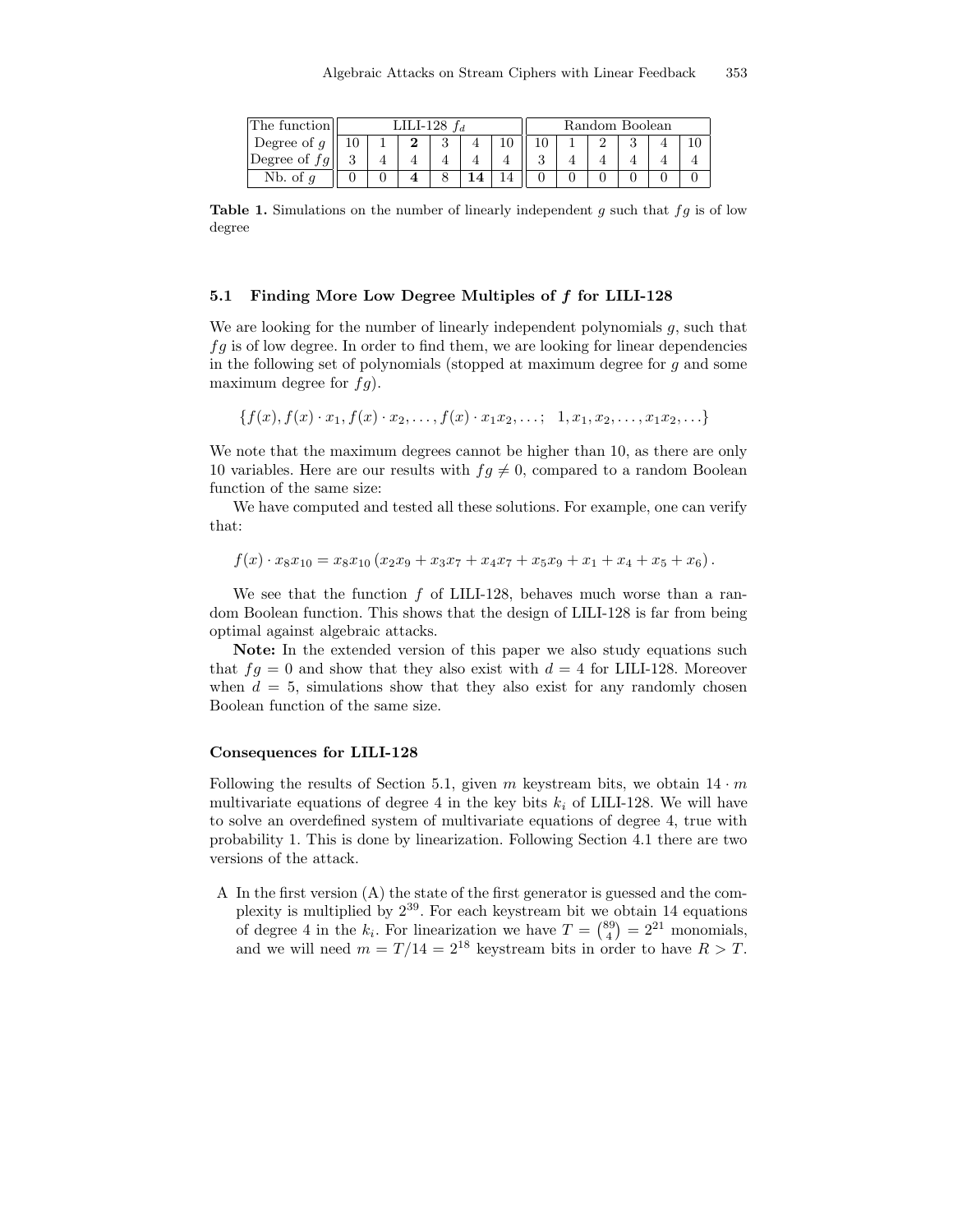Our best new attack on LILI-128 requires then  $2^{39} \cdot 7 \cdot T^{\log 27}/64 \approx 2^{96}$  CPU clocks. This first attack version works given access to some  $m$  stream bits, being at some known positions.

B In the second version (B), the first component is clocked  $2^{39} - 1$  clocks at a time (see Section 4.1) and thus the number of keystream bits is multiplied by 2<sup>39</sup>. We have the same  $T = \binom{89}{4} = 2^{21.2}$ , and the complexity is now  $2^{57}$ CPU clocks. The attack requires 762 Gigabytes of memory and 2 <sup>57</sup> bits of consecutive keystream, or, it can be seen that we only need  $2^{18}$  keystream bits that are on some positions of the form  $\alpha + \beta \cdot (2^{39} - 1)$ , for a fixed  $\alpha$ . Once the state at the time  $\alpha$  of the second LFSR is recovered, the state of the first LFSR can be found very quickly within  $2^{39}$  tries.

Remark: This is not the the best attack known for LILI-128. In [23] it is shown that LILI 128 can be broken with  $2^{46}$  bits of keystream, a lookup table of  $2^{45}$  89-bit words and computational effort which is roughly equivalent to  $2^{48}$ DES operations. Our attack has however much more general consequences.

# 6 General Attack on Stream Ciphers Using a Subset of LFSR bits

In this section we show that the case of LILI-128 is not isolated. We will show that all very traditional stream ciphers, with linear feedback and a highly nonlinear (stateless) filtering function are insecure, for example<sup>7</sup> when they use only a small subset of state bits.

We consider a stream cipher with  $n$  state bits, and using only a small subset of  $k$  state bits to derive the keystream bit. Thus we have:

$$
\{x_1, x_2, \ldots, x_k\} \subset \{s_0, s_1, \ldots, s_{n-1}\}.
$$

We assume that  $k$  is a small constant and  $n$  is the security parameter. For example for the second component of LILI-128  $k = 10, n = 89$ .

We would like to mount an attack following the scenario S3 and for this, we are looking for low-degree polynomials  $g \neq 0$ , such that  $fg$  is also of low degree. In order to find them, similarly as in Section 5.1, we check for linear dependencies in the set of polynomials  $C = A \cup B$  defined below as follows. First, we consider all possible monomials up to some maximum degree d (this part will later compose  $fg$ ).

$$
A = \{1, x_1, x_2, \dots, x_1 x_2, \dots\}
$$

Then we consider all multiples of f, multiplied by monomials of the degree up to  $d$  (this degree corresponds to the degree of  $g$ ):

$$
B = \{f(x), f(x) \cdot x_1, f(x) \cdot x_2, \dots, f(x) \cdot x_1 x_2, \dots\}
$$

<sup>7</sup> Though Toyocrypt does not satisfy this assumption, it is still broken by our attack, that will also work in many other interesting cases, see Section 7.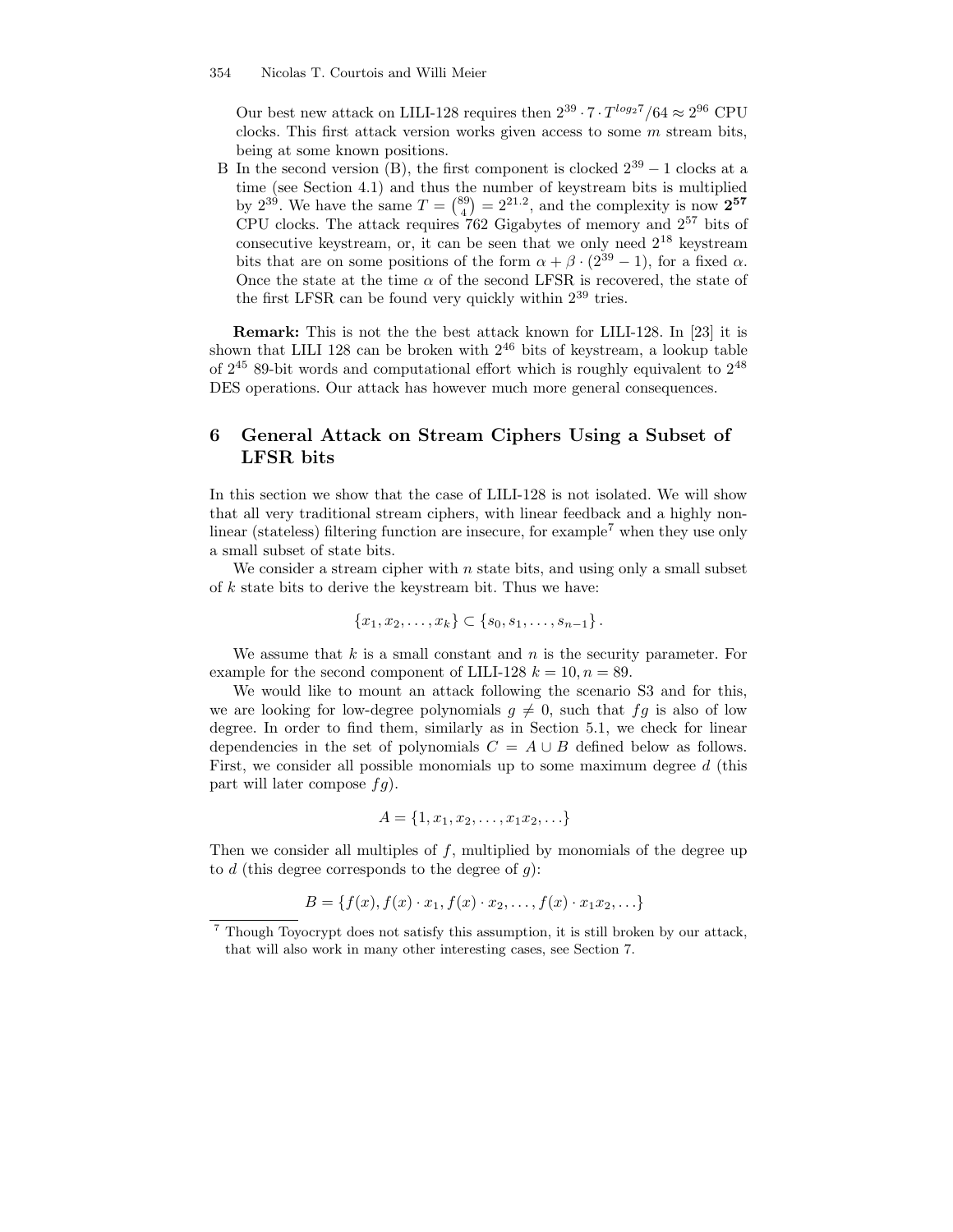Let  $C = A \cup B$ . All elements of A,B and C, can be seen as multivariate polynomials in the  $x_i$ : for this we need to substitute  $f$  with its expression in the  $x_i$ . A set of multivariate polynomials with k variables cannot have a dimension greater than  $2^k$ . If there are more than  $2^k$  elements in our set, linear dependencies will exist. Such combinations allow to find a function g such that  $f \cdot g$  is of substantially lower degree than  $f$ . More precisely we have the following theorem:

#### Theorem 6.0.1 (Low Degree Relations).

Let f be any Boolean function  $f: GF(2)^k \to GF(2)$ . Then there is a Boolean function  $g \neq 0$  of degree at most  $\lceil k/2 \rceil$  such that:  $f(x) \cdot g(x)$  is of degree at most  $\lceil (k + 1)/2 \rceil$ .

*Proof:* If we include in A all the monomials with degrees up to  $\lceil k/2 \rceil$ , then

$$
|A| = \sum_{i=0}^{\lceil k/2 \rceil} {k \choose i} \ge \frac{1}{2} 2^k.
$$

Similarly for B, we multiply f by all the monomials with degrees up to  $\lceil (k +$  $1)/2$ , then

$$
|B| = \sum_{i=0}^{\lceil (k+1)/2 \rceil} \binom{k}{i} > \frac{1}{2} 2^k
$$

The rank of  $C = A \cup B$  cannot exceed  $2^k$ . Since  $|C| = |A| + |B| > 2^k$ , some linear dependencies must exist. Moreover there are no linear dependencies in the part A of our set C, and therefore  $q \neq 0$ . This ends the proof.

#### Consequences of the Theorem

We see that for any stream cipher with linear feedback, for which the non-linear filter uses  $k$  variables, it is possible to generate at least one equation of degree  $\approx k/2$  in the *n* keystream bits. These equations will be solved, as usual, by linearization. We will need at most  $\sum_{i=0}^{k/2} \binom{n}{i} \approx \binom{n}{k/2}$  keystream bits in order to obtain a complete saturated system solvable by linearization. Moreover, if for a given  $f$ , there are several linear dependencies in  $C$ , we will be able to use several linearly independent q, and for each keystream bit will obtain several equations. Then the keystream requirements will be divided accordingly. For example in Section 5.1 they are divided by 14. To summarise, we get the following general attack for any Boolean function f with k inputs.

| d.         | k/2                                  |
|------------|--------------------------------------|
| F.         |                                      |
| Data       | $\binom{k}{2}$                       |
| Memory     | $\boldsymbol{n}$<br>$\binom{n}{k/2}$ |
| Complexity | $\boldsymbol{n}$                     |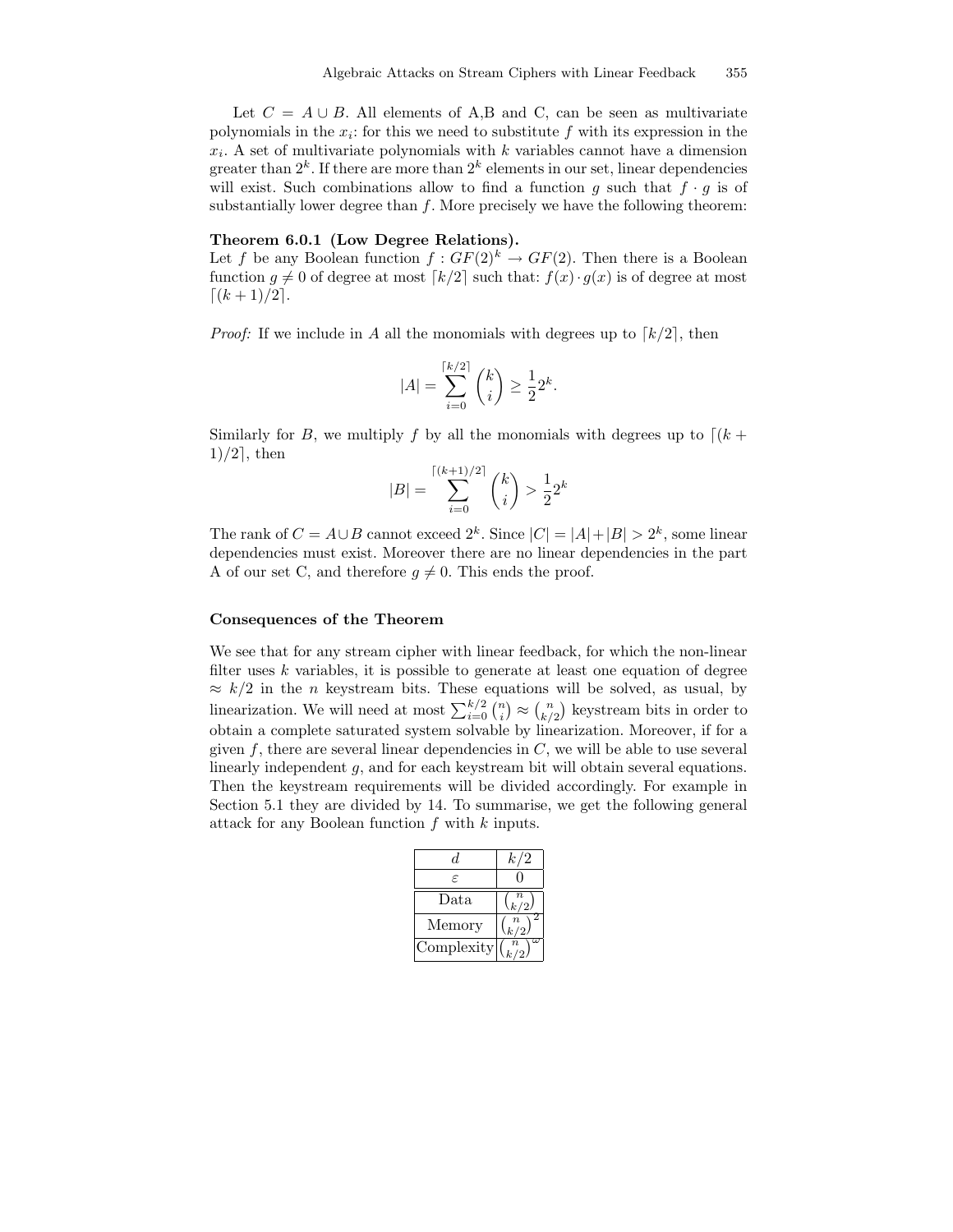Remark. This attack deals with the worst case. For specific functions the cipher may be much less secure. For example in LILI-128,  $k = 10$  and, with a strict application of Theorem 6.0.1 we obtain the worst case complexity  $\mathcal{O}(n^{6\omega})$ (∀ Boolean function). In the extended version of this paper we show that, on average (for a random Boolean function) the complexity is  $\mathcal{O}(n^{5\omega})$ . Finally, for the specific function used in LILI-128, our attack from Section 5.1 is in  $\mathcal{O}(n^{4\omega})$ .

The Complexity of the Attack. This attack is polynomial when  $k$  is fixed. This attack will only be exponential in n, if  $k = \mathcal{O}(n)$ . The number of bits used in a non-linear filter cannot be small.

In practice, talking about polynomial (or not-polynomial) time is misleading and should always be confronted with concrete results. Knowing that the maximum degree of the filtering function cannot exceed  $k$ , it can be seen that in the scenario S1, any stream cipher with linear feedback can be broken in about  $\binom{n}{k}^{\omega}$ , given  $\binom{n}{k}$  keystream bits, by simple linearization. This simple attack is already polynomial when  $k$  is fixed, and well known, see for example [13] or [3]. Here precisely is the problem: many stream ciphers, some of them unpublished and proprietary, have been designed in such a way that, one has for example  $\binom{n}{k}^{\omega} \approx 2^{80}$ . In practice, since our complexity  $\binom{n}{k/2}^{\omega}$  is, very roughly the square root of the previous one, we can break all these ciphers in roughly  $2^{40}$ .

Resistance Criteria Against This Attack: By inspection we verify that the requirement to achieve the best possible resistance against our attack is the following. We need to make sure that no linear dependencies exist when both sets  $A$  and  $B$  are generated up to any degree, strictly smaller than the degree for which dependencies must exist, due to the theorem. It can be seen that it boils down to assuring that:

**Optimal Resistance Criterion:** When both  $A$  and  $B$  are generated with degrees in the  $x_i$  up to  $\lfloor k/2 \rfloor$  then the rank of the set  $C = A \cup B$  is maximal. It is easy to show that this criterion implies that the degree of  $f$  will be sufficiently large to prevent the attack S1. However, it cannot guarantee that attacks of type S2 (as in [10]) or S4, will not exist.

## 7 Consequences for the Design of Stream Ciphers

There are many interesting cases in which the attacks described in this paper will work. For example, it can be seen that they will work for any regularly clocked stream cipher with linear feedback and any Boolean function  $f$  such that:

- 1. either f uses a small subset of state bits, (e.g. 10), as in LILI-128, see Section 6,
- 2. or is very, very sparse, as in Toyocrypt, see [10],
- 3. or can be factored with a low degree factor, as in Toyocrypt, see Section 3.1.
- 4. or can be approximated by one of the above (see e.g. our Scenario S4),
- 5. or its part of high degree is one of the above, for example in Section 5 it has low degree factors.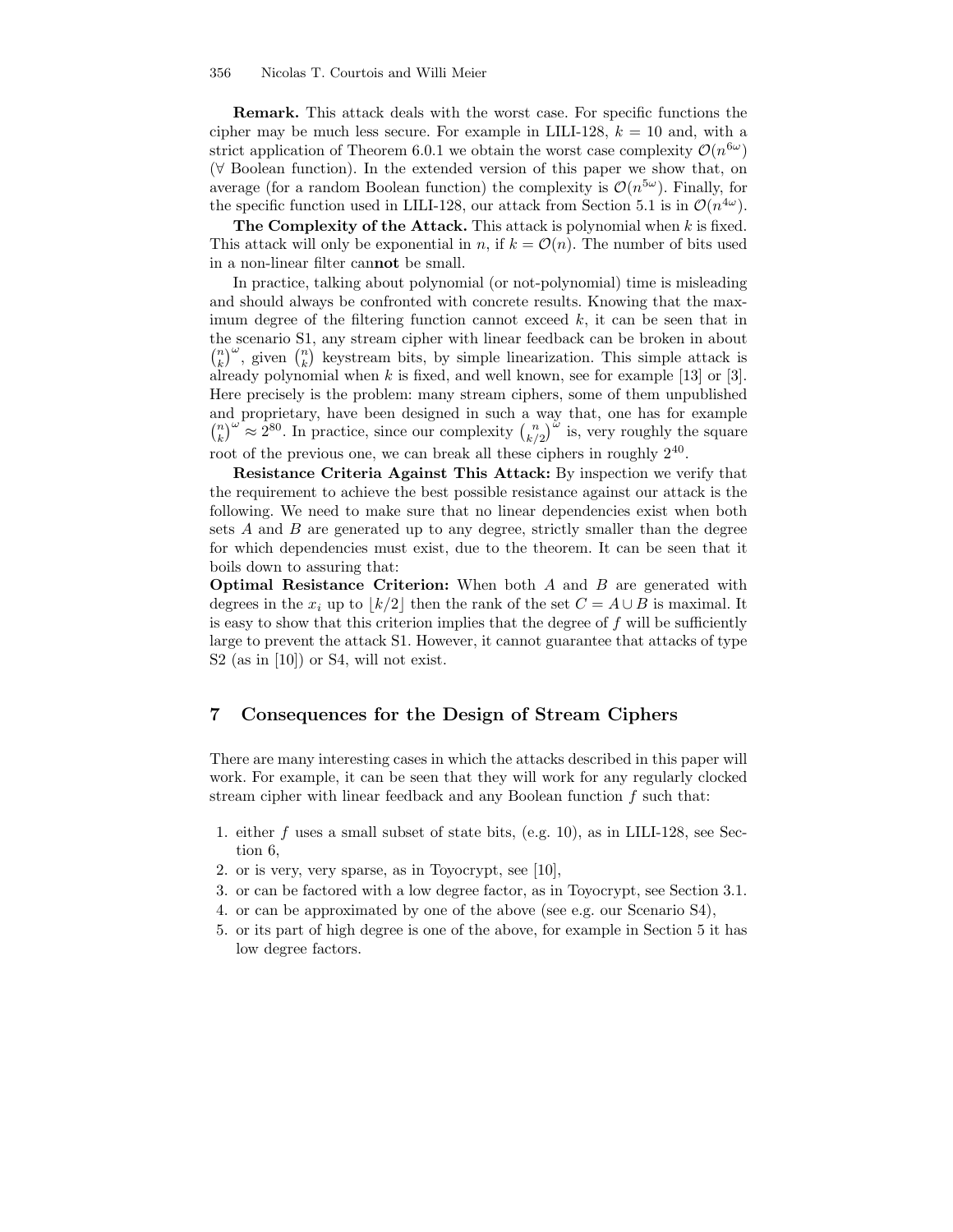We conclude that, in a stream cipher with linear feedback, the filtering function should use many state bits, for example at least  $8\,32$ , and should not be too sparse, so it has also many terms of very high degree (for example at least 32). Moreover the part of high degree, should not have a low degree factor, and should itself also use many state bits. Then, no approximation of the part of high degree (for example obtained by removing or adding a few very high degree terms) should have a low degree factor, or should use a small number of state bits. Finally, we see in the example of LILI-128, that specific functions may behave worse than a random Boolean function of the same size, for no apparent reason.

Our Algebraic Security Criterion on  $f$ . It can be seen that the attacks described in the present paper are possible when there exist h, g such that  $fg +$  $h = 0$ , with either h is of low degree, or  $h = 0$  and g is of low degree. We observe that in both cases, the degree of  $fg$  is smaller than expected: it is less than the sum of the degrees of  $f$  and  $g$ . Hence, ideally, to resist algebraic attacks, given the function f, for every function g of "reasonable" size the degree of  $fg$  should always be equal<sup>9</sup> to  $deg(f) + deg(g)$ . This is the new design criterion we propose for Boolean functions used in stream ciphers.

General Algebraic Attacks on Stream Ciphers. More generally, if there are several filtering functions  $f_i$  in a stream cipher, there should be no algebraic combination of the  $f_i$  and of "reasonable" size, that would have an unusually low degree. By extension, this criterion also applies to stream ciphers that have only one filtering function. Indeed a cipher having only one filtering function  $f$ , can be seen as using several functions defined as:  $f, f \circ L, f \circ L^2, \ldots$  It can be seen that, in all cases, our security criterion can be re-formulated as: there should be no non-trivial multivariate relations of low degree that relate the key bits and one or many output bits of the cipher. Otherwise, if only one such multivariate relation exists (for any reason), an algebraic attack as described in this paper will be possible. It is important to see that this attack scenario (that could be called S5) applies potentially to all ciphers with linear feedback, even for filters with memory, see [2, 11], and not only to ciphers using stateless Boolean functions.

We obtain a design criterion, that is basically identical to the notion of nontrivial equations defined in Section 2 of [7]. It is also very similar to the design criterion given in [9] for the S-boxes of block ciphers.

## 8 Conclusion

In this paper we studied algebraic attacks on stream ciphers with linear feedback (e.g. using LFSRs), such that the only non-linear component is a filtering function. We reduce their cryptanalysis to solving a system of algebraic equations, namely an overdefined system of multivariate binary equations of low degree. We

<sup>8</sup> However, a too large number of state bits used in the filter function may conflict with certain design criteria introduced in [13] to render inversion attacks infeasible.

<sup>&</sup>lt;sup>9</sup> In practice, obviously, it is sufficient that the degree of  $fg$  does not become too small. For example if it is always at least 10, all the attacks described in the present paper become impractical.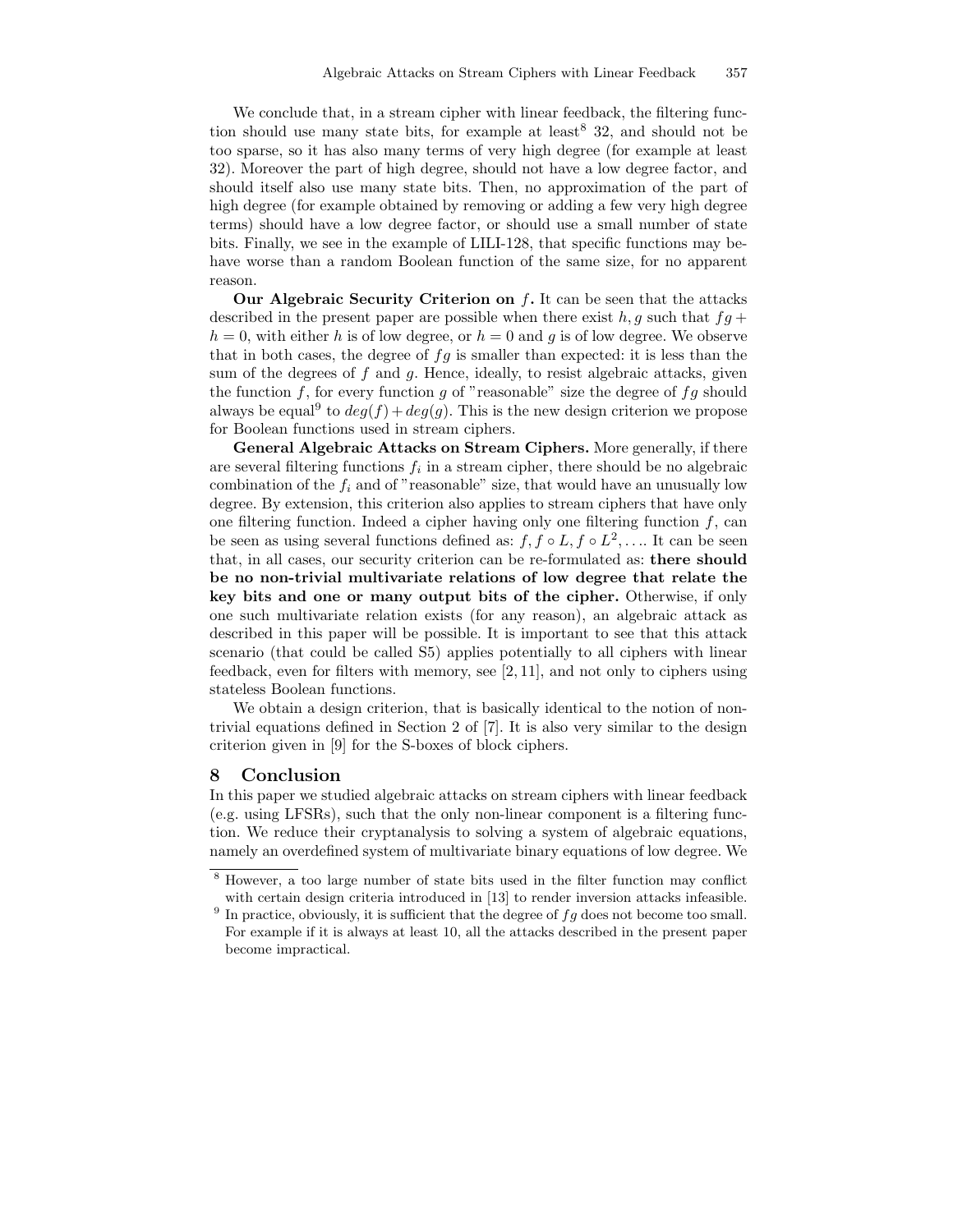present a method to decrease the degree of the equations, by multiplying them by well chosen multivariate polynomials. Thus, we are able to cryptanalyse two well known stream ciphers.

For Toyocrypt, a Cryptrec submission, our best attack requires only  $2^{49}$  CPU clocks and some 20 Kbytes of keystream, for a 128-bit cipher. Compared to the best known attack on Toyocrypt so far by Mihaljevic and Imai [18], our new attack has simultaneously a much lower complexity, much lower memory, and much looser requirements on the keystream. We also attacked LILI-128, a Nessie submission, and obtained an attack in  $2^{57}$  CPU clocks for a 128-bit cipher, unfortunately far from being practical (requires  $2^{57}$  keystream bits).

The main contribution of the present paper is the following. If the non-linear function of a cipher with linear feed-back uses only a small subset of state bits, the cipher will be insecure, though satisfying all the previously known design criteria. If only  $k$  keystream bits are used out of  $n$ , it is widely known that an attack in  $\binom{n}{k}^{\omega}$  exists, whatever is the Boolean function, see [13] or [3]. Thus many stream ciphers, have been designed in such a way that, one has for example  $\binom{n}{k}^{\omega} \approx 2^{80}$ . In practice, since the worst-case complexity of our attack is  $\binom{n}{k/2}^{\omega}$ , roughly the square root of the previous one, we can break these ciphers in about 2 40 . This attack works for any Boolean function (the worst-case). The examples of Toyocrypt and LILI-128 show that for specific ciphers, the resistance against algebraic attacks may be substantially worse.

It has long been known that for stateless Boolean functions used in stream ciphers one is confronted with design criteria that may conflict each other. Our attacks impose even stronger restrictions on the choice of such functions. Extrapolating from our attack, we proposed a very general security criterion for stream ciphers: the non-existence of multivariate relations of low degree relating the key bits and the output bits. It turns out to be basically identical to the security criterion defined in Section 2 of [7] for multivariate trapdoor functions, and also to the requirements advocated in [9] for S-boxes of block ciphers.

Important Note: The attacks described in the present paper work given any subset of keystream bits. In [11] it is shown that if the keystream bits are consecutive, the attack complexity can be substantially reduced.

Acknowledgments: Many thanks to Philip Hawkes, Josef Pieprzyk and the anonymous referees of Eurocrypt for their helpful comments.

## References

- 1. Ross Anderson: Searching for the Optimum Correlation Attack, FSE'94, LNCS 1008, Springer, pp 137-143, 1994.
- 2. Frederik Armknecht: A Linearization Attack on the Bluetooth Key Stream Generator, Available on http://eprint.iacr.org/2002/191/. 13 December 2002
- 3. Steve Babbage: Cryptanalysis of LILI-128, Nessie project internal report, available at https://www.cosic.esat.kuleuven.ac.be/nessie/reports/, 22 January 2001.
- 4. Eli Biham: A Fast New DES Implementation in Software, FSE'97, Springer, LNCS 1267, pp. 260-272, 1997.
- 5. Paul Camion, Claude Carlet, Pascale Charpin and Nicolas Sendrier: On Correlation-immune Functions, In Crypto'91, LNCS 576, Springer, pp. 86-100, 1992.